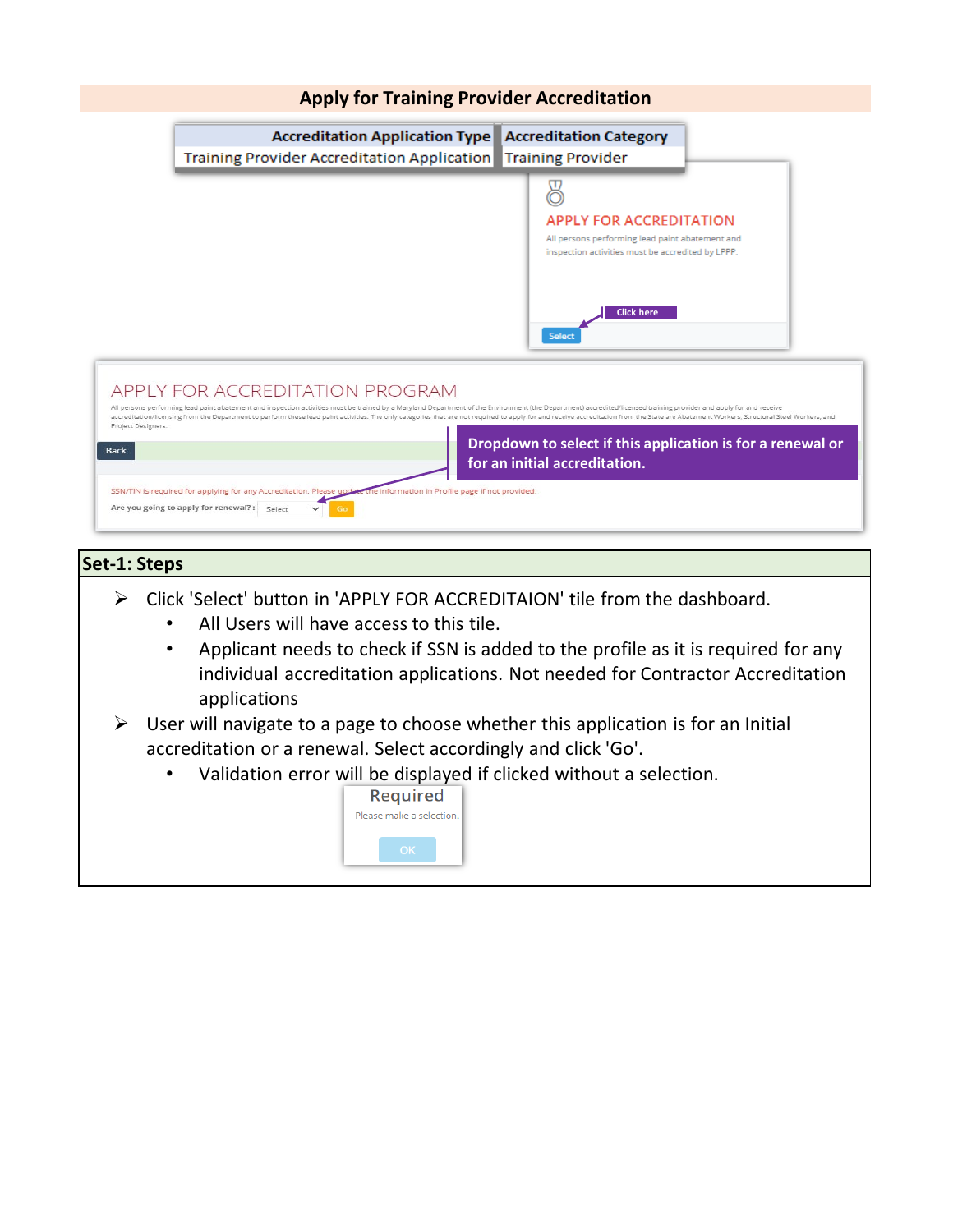# **Training Provider Accreditation Appl., cntd.,**



# **Set-2: Steps**

- $\triangleright$  Select Training Provider accreditation application type.
- $\triangleright$  Page refreshes to dynamically update the list of accreditation category.
- $\triangleright$  Select the category Training Provider.
- $\triangleright$  'Is Renewal' checkbox will be displayed checked or un-checked based on the selection from previous page. Is Renewal?  $\Box$  Is Renewal?
- $\triangleright$  Enter minimum three consecutive letters from the contractor/employer name.
	- Application will look for the employer(s) of this Authorized User and not in the full data set.
	- If the application is unable to auto-list then most probably this applicant is not added to their employee list. Refer 'Manager Employee' to see how an authorized user can manage employees of an organization/contractor.
- $\triangleright$  Application will auto-list the full name of the Contractor/Training Provider if identified. Select the employer for whom this license is being applied for.
- $\triangleright$  Click 'Proceed to create accreditation application'.

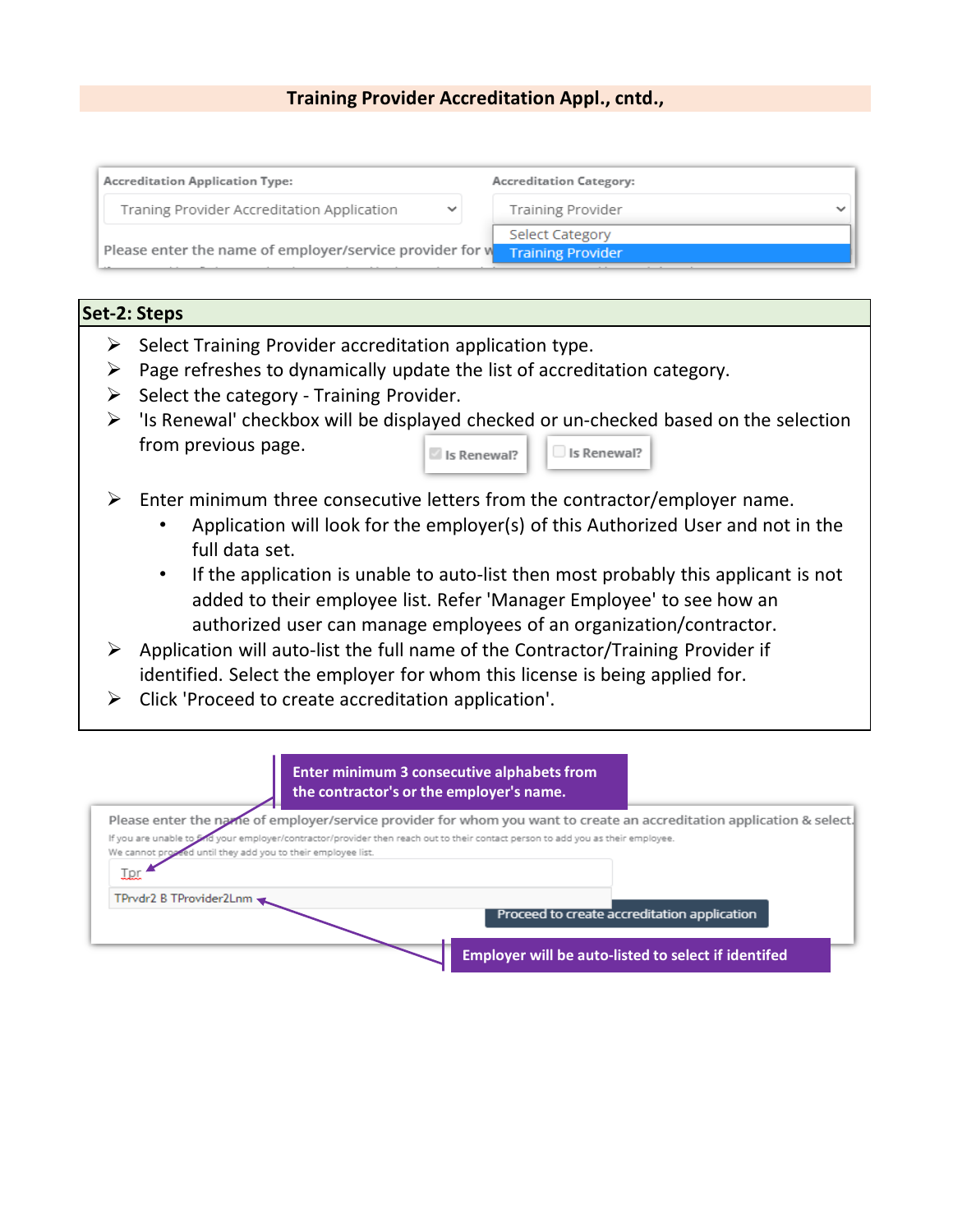|                                                          |                                                                         | <b>General Application Information</b> |                                                       |
|----------------------------------------------------------|-------------------------------------------------------------------------|----------------------------------------|-------------------------------------------------------|
| <b>Full Legal Name of Contractor/Training Provider</b>   |                                                                         |                                        | SDAT#                                                 |
| TPrvdr2 B TProvider2Lnm                                  |                                                                         |                                        | 51252                                                 |
|                                                          | (if not a company or using a trade name, use your full individual name) |                                        | (if company or trade name)                            |
| Telephone #                                              | <b>Email Address</b>                                                    | Tax ID                                 | <b>HB935 No Liability</b>                             |
|                                                          | TPrvdr1.lrca@gmail.com                                                  |                                        | <b>HB935 No Liability</b>                             |
|                                                          |                                                                         | XXXXX7439                              |                                                       |
|                                                          | (Correspondence may be sent to this address)                            | (FEIN or SSN)                          |                                                       |
|                                                          |                                                                         | <b>Mailing Address</b>                 |                                                       |
| Street Address / PO Box*                                 | Apartment/Suite/Building#                                               |                                        | Street Address / PO Box*<br>Apartment/Suite/Building# |
| 311 Gayd Dr                                              | 122                                                                     | 311 Gayd Dr                            | 122                                                   |
|                                                          | State*                                                                  | City*                                  | State*                                                |
| 2983743298<br><b>Street Address</b><br>City*<br>Elkridge | Maryland                                                                | $\checkmark$<br>Elkridge               | Maryland                                              |
|                                                          |                                                                         |                                        |                                                       |

#### **Set-3: Steps**

- Instructions about the fee, and processing information is displayed in '**Instructions**' section.
- '**General Application Information**' section display information regarding the contractor (applicant's) applying the accreditation.
	- Applicant's is auto-populated from the business profile created for the organization/contractor. Refer 'Manager Business Profile' to know how business profile is created by an authorized user.
	- If any information is incorrect or need to be updated, then the authorized user must be informed regarding the changes.
	- Please do not proceed if any information in this section is incorrect.
- '**Application Type**' will display whether this application is for a renewal or for an initial accreditation. For renewals, existing accreditation number & expiry date will be autopopulated.
- '**Application Category and Fee**' will display application fee, and the list of current employees and their title, accreditation information. Applicant can remove them by clicking icon  $\blacksquare$

|                                                                                                                        |                                                                  |       | <b>Application Type</b>               |  |  |                                           |    |               |  |
|------------------------------------------------------------------------------------------------------------------------|------------------------------------------------------------------|-------|---------------------------------------|--|--|-------------------------------------------|----|---------------|--|
| Have you held an accreditation with the same name and category in the past with<br><b>NO</b><br>the state of Maryland? |                                                                  |       |                                       |  |  |                                           |    |               |  |
|                                                                                                                        |                                                                  |       | <b>Accreditation Category and Fee</b> |  |  | <b>Initial Accreditation Application.</b> |    |               |  |
| <b>Training Provider</b>                                                                                               | List the accredited instructor(s) and/or Instructor(s) applying. |       |                                       |  |  |                                           |    | \$300         |  |
| <b>FirstName</b>                                                                                                       | It.<br>LastName                                                  | Title | <b>Accredited For</b>                 |  |  | Accreditation#                            | 11 | <b>Action</b> |  |
| TPrvdr2                                                                                                                | TProvider2Lnm                                                    |       |                                       |  |  | o                                         |    | $\mathbf x$   |  |
| Trainee1                                                                                                               | Trainee1Lnm                                                      | Test  | Risk Assessor (RA)                    |  |  | ٥                                         |    | $\propto$     |  |

| <b>Application Type</b>                                                                                   |                        | <b>Renewal Accreditation Application where</b> |
|-----------------------------------------------------------------------------------------------------------|------------------------|------------------------------------------------|
| Have you held an accreditation with the same name and category in<br>the past with the state of Maryland? | <b>YFS</b><br>$\sim$   | existing Accreditation number and the          |
| <b>Accreditation #</b>                                                                                    | <b>Expiration Date</b> | expiry date will be auto-populated from the    |
| 100024                                                                                                    | 01/31/2022             | existing records.                              |
|                                                                                                           |                        |                                                |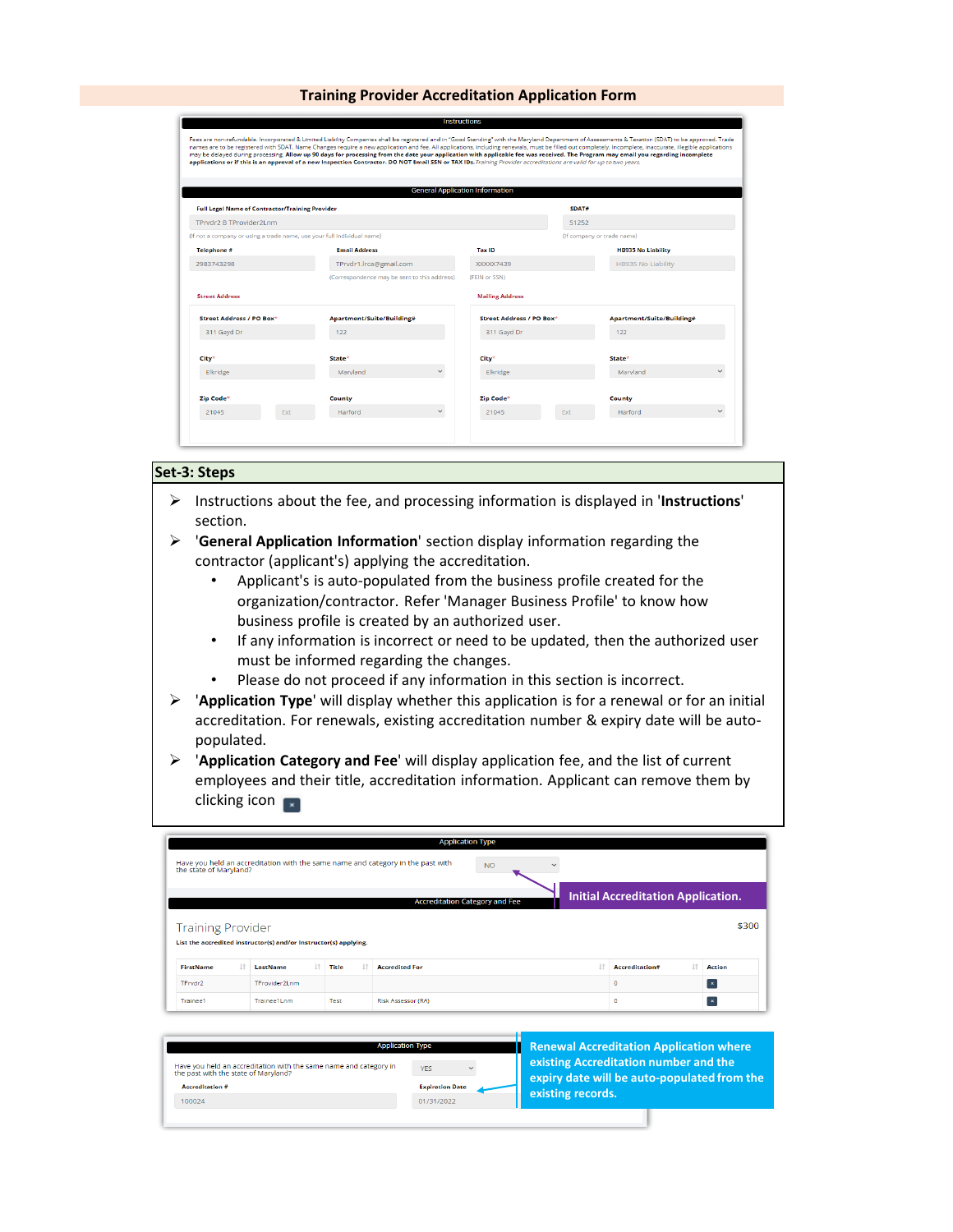|                                                                                                         | <b>Public Listings</b>                                                                                           |
|---------------------------------------------------------------------------------------------------------|------------------------------------------------------------------------------------------------------------------|
| Select one to be made available to the public through mailings & the website.                           | Select One<br>$\check{ }$                                                                                        |
| Which Addresses above should be listed on public listings                                               | If this section is not marked, your Contractor name will not be posted.<br><b>Authorized Representative name</b> |
| Select One<br>◡                                                                                         | TPrvdr2 TProvider2Lnm                                                                                            |
| <b>Website Url (Not mandatory)</b><br>www.tprovidertwo.com                                              |                                                                                                                  |
| <b>Public Listings</b><br>Select one to be made available to the public through mailings & the website. | Select One                                                                                                       |
|                                                                                                         | <b>Select One</b><br><b>NO</b>                                                                                   |
| Which Addresses above should be listed on public listings                                               | ative ni YES                                                                                                     |
| Select One                                                                                              | $\check{ }$                                                                                                      |
| Select One                                                                                              |                                                                                                                  |
| <b>Street Address</b><br><b>Mailing Address</b>                                                         |                                                                                                                  |

### **Set-4: Steps**

 '**Public Listings**' section provides options to choose if the contracting company is open to be listed publicly and which physical address (Residential or Mailing as provided in the business profile), which website (if exisits) to be listed.

| <b>Training Locations</b>                      |    |                                            | <b>Training Locations and Courses Offered</b>                                                                                                                       |                       |                         |  |
|------------------------------------------------|----|--------------------------------------------|---------------------------------------------------------------------------------------------------------------------------------------------------------------------|-----------------------|-------------------------|--|
|                                                |    |                                            | List the address of your primary training location(s) where Maryland curriculum will be offered. At least one location is required.                                 |                       |                         |  |
| <b>Attention Of</b>                            | ΙŤ | <b>Location Address</b>                    |                                                                                                                                                                     |                       | <b>Action</b>           |  |
| <b>HR</b>                                      |    | 2 Three Drive, Baltimore, Maryland - 21045 |                                                                                                                                                                     |                       | <b>RX</b>               |  |
| Showing 1 to 1 of 1 entries<br>Courses Offered |    |                                            | Check which Maryland lead paint courses this training provider will be offering (course applications must be completed separately)                                  |                       | Previous<br><b>Next</b> |  |
| $\Box$ Visual Inspector (VI)                   |    | $\Box$ Structural Steel Supervisor (S1)    | $\Box$ Project Designer (PD)                                                                                                                                        | Abatement Worker (W2) |                         |  |
|                                                |    |                                            | $\Box$ Inspector Technician (IT) $\;\Box$ Maintenance and Repainting Supervisor (S4) $\;\Box$ Structural Steel Worker (W1) $\;\Box$ Abatement Worker (W2) - Spanish |                       |                         |  |
|                                                |    |                                            |                                                                                                                                                                     |                       |                         |  |

### **Set-5: Steps**

- '**Training Locations and Courses Offered**' section lists all the locations added to the Training Provider by their authroized user. Refer 'Manage Locations' to know how to add the locations.
- $\triangleright$  Locations that are not applicable can be removed by clicking the icon under action.
- $\triangleright$  Section also contains several courses that can be checked as applicable to the Training Provider.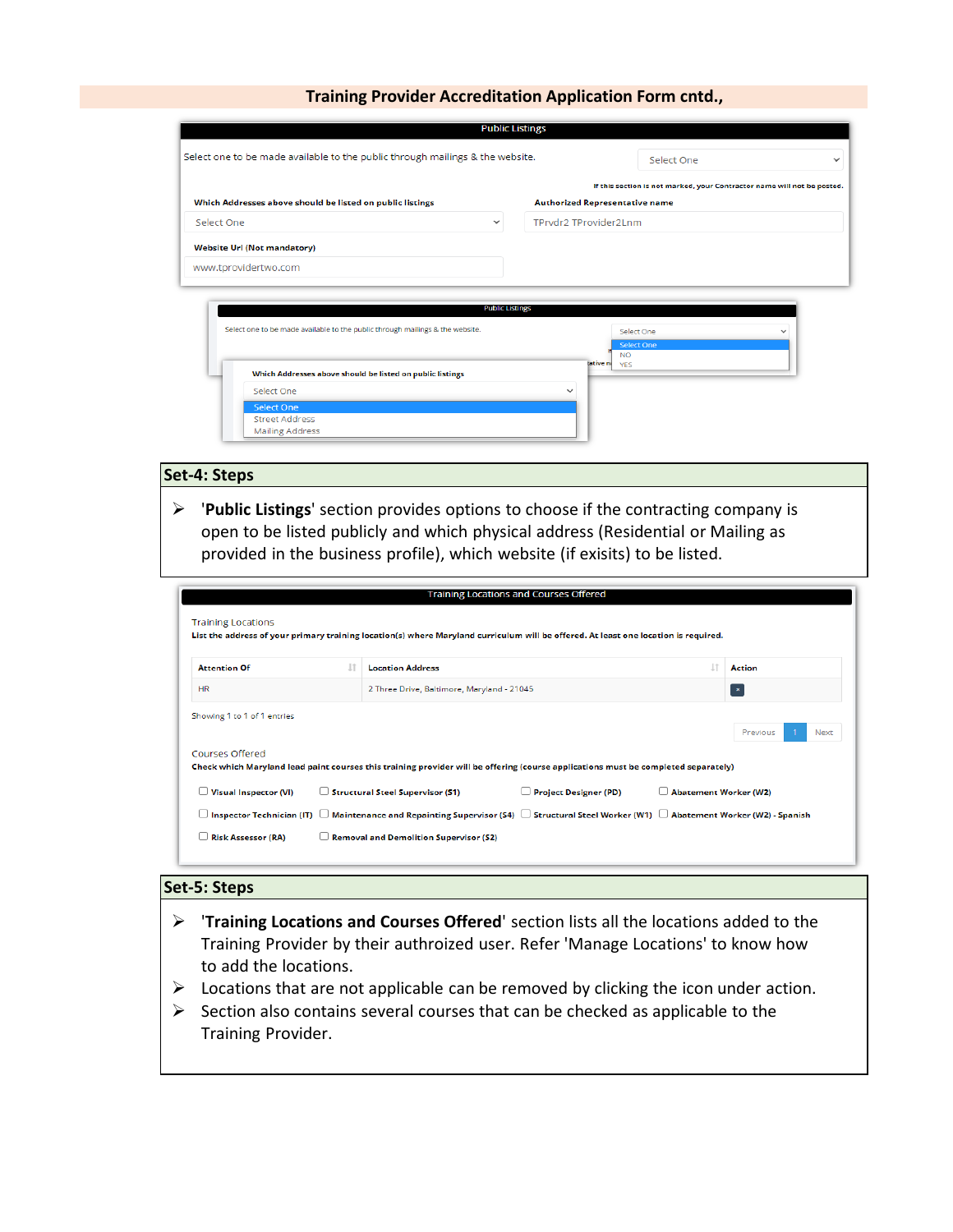| Please upload any supporting documents (if required)<br><b>Document Type</b><br>Select a type<br><b>Comment</b>                        |                                                                                                                                                                                                                                                                                                                                                                                                                                                                                                                                                                                                                                                                                                                                                                                                                                                                                                                                                          |
|----------------------------------------------------------------------------------------------------------------------------------------|----------------------------------------------------------------------------------------------------------------------------------------------------------------------------------------------------------------------------------------------------------------------------------------------------------------------------------------------------------------------------------------------------------------------------------------------------------------------------------------------------------------------------------------------------------------------------------------------------------------------------------------------------------------------------------------------------------------------------------------------------------------------------------------------------------------------------------------------------------------------------------------------------------------------------------------------------------|
|                                                                                                                                        |                                                                                                                                                                                                                                                                                                                                                                                                                                                                                                                                                                                                                                                                                                                                                                                                                                                                                                                                                          |
|                                                                                                                                        | <b>SelectFile</b>                                                                                                                                                                                                                                                                                                                                                                                                                                                                                                                                                                                                                                                                                                                                                                                                                                                                                                                                        |
|                                                                                                                                        | Choose File No file chosen<br>Upload                                                                                                                                                                                                                                                                                                                                                                                                                                                                                                                                                                                                                                                                                                                                                                                                                                                                                                                     |
|                                                                                                                                        |                                                                                                                                                                                                                                                                                                                                                                                                                                                                                                                                                                                                                                                                                                                                                                                                                                                                                                                                                          |
|                                                                                                                                        |                                                                                                                                                                                                                                                                                                                                                                                                                                                                                                                                                                                                                                                                                                                                                                                                                                                                                                                                                          |
|                                                                                                                                        |                                                                                                                                                                                                                                                                                                                                                                                                                                                                                                                                                                                                                                                                                                                                                                                                                                                                                                                                                          |
|                                                                                                                                        |                                                                                                                                                                                                                                                                                                                                                                                                                                                                                                                                                                                                                                                                                                                                                                                                                                                                                                                                                          |
|                                                                                                                                        |                                                                                                                                                                                                                                                                                                                                                                                                                                                                                                                                                                                                                                                                                                                                                                                                                                                                                                                                                          |
| Set-5: Steps                                                                                                                           |                                                                                                                                                                                                                                                                                                                                                                                                                                                                                                                                                                                                                                                                                                                                                                                                                                                                                                                                                          |
| ⋗<br>➤<br>'Applicant Statement and Signature' section.                                                                                 | Applicant can upload supporting files/documents in the 'Documents' section.<br>Comments or notes can be added about the document attached.<br>Authroized Representative of Contractor (Applicant), and title is provided in                                                                                                                                                                                                                                                                                                                                                                                                                                                                                                                                                                                                                                                                                                                              |
|                                                                                                                                        | <b>Applicant Statement and Signature</b>                                                                                                                                                                                                                                                                                                                                                                                                                                                                                                                                                                                                                                                                                                                                                                                                                                                                                                                 |
| federal or State law.                                                                                                                  | This Notice is provided pursuant to 4-501 of the General Provisions Article of the Maryland Code. The personal information requested on this form is intended to be used in processing your<br>application. Failure to provide the information requested may result in your application not being processed. You have the right to inspect, amend, or correct this form. The Maryland<br>Department of the Environment ("Department") is a public agency and subject to the Maryland Public Information Act(Md, Code Ann., General Provisions 4-101, et seg), This form may be<br>made available on the internet via the Department's website and is subject to inspection or copying, in whole or in part, by the public and other governmental agencies, if not protected by                                                                                                                                                                           |
|                                                                                                                                        | As per Environment Article 1-203 and Family Law Article 10-119.3 of Maryland before any license or permit may be issued or renewed, the issuing authority shall verify through the Office of<br>the Comptroller and the Maryland Child Support Enforcement Administration that the applicant has no outstanding taxes, unemployment insurance contributions or child support.                                                                                                                                                                                                                                                                                                                                                                                                                                                                                                                                                                            |
|                                                                                                                                        | I hereby request that the above contractor be accredited as a Lead Paint Abatement Services Contractor in the State of Maryland. I certify that, for the purpose of performing lead paint<br>services, the aforementioned will only employ, hire or contract with individuals or companies that are qualified under Code of Maryland Regulations (COMAR) 26.16.01. I certify that my<br>company and its employees shall perform work practices according to COMAR 26.16.01 and/or 26.02.07. If seeking accreditation as a Lead Paint Inspection Contractor; I certify that any and<br>all unused inspection certificates will be returned to the Department within five(5) days should the Inspection Coontractor cease to perform lead paint inspection services. I certify that work<br>performed and certificates issued by my company and its employees will satisfy the requirements of Environment Article 6-8 and COMAR 26.16.01 through 26.16.05 |
| Check below if it applies to the applicant.<br>Non-Profit Training Provider, Tax Exempt# is required if checked:<br><b>Tax Exempt#</b> |                                                                                                                                                                                                                                                                                                                                                                                                                                                                                                                                                                                                                                                                                                                                                                                                                                                                                                                                                          |
|                                                                                                                                        | TOTAL FEE = $$300$                                                                                                                                                                                                                                                                                                                                                                                                                                                                                                                                                                                                                                                                                                                                                                                                                                                                                                                                       |
|                                                                                                                                        |                                                                                                                                                                                                                                                                                                                                                                                                                                                                                                                                                                                                                                                                                                                                                                                                                                                                                                                                                          |
| I am the Authorized Representative, for this application.<br><b>Authorized Representative of Contractor</b><br>Title                   |                                                                                                                                                                                                                                                                                                                                                                                                                                                                                                                                                                                                                                                                                                                                                                                                                                                                                                                                                          |
| Representative Name<br>Title                                                                                                           |                                                                                                                                                                                                                                                                                                                                                                                                                                                                                                                                                                                                                                                                                                                                                                                                                                                                                                                                                          |
| (Authorized Representative of Contractor)                                                                                              |                                                                                                                                                                                                                                                                                                                                                                                                                                                                                                                                                                                                                                                                                                                                                                                                                                                                                                                                                          |
| □ I Agree to the statement above.                                                                                                      | Today's Date 10/18/2021 07:45 PM                                                                                                                                                                                                                                                                                                                                                                                                                                                                                                                                                                                                                                                                                                                                                                                                                                                                                                                         |
|                                                                                                                                        | Save Application   Continue                                                                                                                                                                                                                                                                                                                                                                                                                                                                                                                                                                                                                                                                                                                                                                                                                                                                                                                              |
|                                                                                                                                        | I am the Authorized Representative, for this application.<br><b>Authorized Representative of Contractor</b><br><b>Title</b>                                                                                                                                                                                                                                                                                                                                                                                                                                                                                                                                                                                                                                                                                                                                                                                                                              |
|                                                                                                                                        | <b>Brett K</b><br>Manager                                                                                                                                                                                                                                                                                                                                                                                                                                                                                                                                                                                                                                                                                                                                                                                                                                                                                                                                |
|                                                                                                                                        | (Authorized Representative of Contractor)                                                                                                                                                                                                                                                                                                                                                                                                                                                                                                                                                                                                                                                                                                                                                                                                                                                                                                                |
|                                                                                                                                        | I Agree to the statement above.                                                                                                                                                                                                                                                                                                                                                                                                                                                                                                                                                                                                                                                                                                                                                                                                                                                                                                                          |
|                                                                                                                                        |                                                                                                                                                                                                                                                                                                                                                                                                                                                                                                                                                                                                                                                                                                                                                                                                                                                                                                                                                          |
|                                                                                                                                        |                                                                                                                                                                                                                                                                                                                                                                                                                                                                                                                                                                                                                                                                                                                                                                                                                                                                                                                                                          |
|                                                                                                                                        | <b>Save Application</b><br>Continue                                                                                                                                                                                                                                                                                                                                                                                                                                                                                                                                                                                                                                                                                                                                                                                                                                                                                                                      |
|                                                                                                                                        |                                                                                                                                                                                                                                                                                                                                                                                                                                                                                                                                                                                                                                                                                                                                                                                                                                                                                                                                                          |
|                                                                                                                                        |                                                                                                                                                                                                                                                                                                                                                                                                                                                                                                                                                                                                                                                                                                                                                                                                                                                                                                                                                          |
|                                                                                                                                        |                                                                                                                                                                                                                                                                                                                                                                                                                                                                                                                                                                                                                                                                                                                                                                                                                                                                                                                                                          |
|                                                                                                                                        | $\triangleright$ Fee applied to process the application can be waived if it is for Non-profit. Tax                                                                                                                                                                                                                                                                                                                                                                                                                                                                                                                                                                                                                                                                                                                                                                                                                                                       |
| exempt number is required if this option is chosen.                                                                                    |                                                                                                                                                                                                                                                                                                                                                                                                                                                                                                                                                                                                                                                                                                                                                                                                                                                                                                                                                          |
|                                                                                                                                        | Check below if it applies to the applicant.                                                                                                                                                                                                                                                                                                                                                                                                                                                                                                                                                                                                                                                                                                                                                                                                                                                                                                              |
|                                                                                                                                        | Non-Profit Training Provider, Tax Exempt# is required if checked:                                                                                                                                                                                                                                                                                                                                                                                                                                                                                                                                                                                                                                                                                                                                                                                                                                                                                        |
| Set-6: Steps<br>47-8623478                                                                                                             |                                                                                                                                                                                                                                                                                                                                                                                                                                                                                                                                                                                                                                                                                                                                                                                                                                                                                                                                                          |
|                                                                                                                                        |                                                                                                                                                                                                                                                                                                                                                                                                                                                                                                                                                                                                                                                                                                                                                                                                                                                                                                                                                          |
|                                                                                                                                        | TOTAL FEE = $$0$                                                                                                                                                                                                                                                                                                                                                                                                                                                                                                                                                                                                                                                                                                                                                                                                                                                                                                                                         |
|                                                                                                                                        |                                                                                                                                                                                                                                                                                                                                                                                                                                                                                                                                                                                                                                                                                                                                                                                                                                                                                                                                                          |
|                                                                                                                                        | > Click 'Save Application' & re-confirm in the pop-up. User will be navigated to 'My                                                                                                                                                                                                                                                                                                                                                                                                                                                                                                                                                                                                                                                                                                                                                                                                                                                                     |
|                                                                                                                                        | Applications' page where all accreditation applications related to the User are                                                                                                                                                                                                                                                                                                                                                                                                                                                                                                                                                                                                                                                                                                                                                                                                                                                                          |
| displayed.                                                                                                                             | Are you sure?<br>Saved                                                                                                                                                                                                                                                                                                                                                                                                                                                                                                                                                                                                                                                                                                                                                                                                                                                                                                                                   |
|                                                                                                                                        | You want to save this application!<br>Saved Successfully.                                                                                                                                                                                                                                                                                                                                                                                                                                                                                                                                                                                                                                                                                                                                                                                                                                                                                                |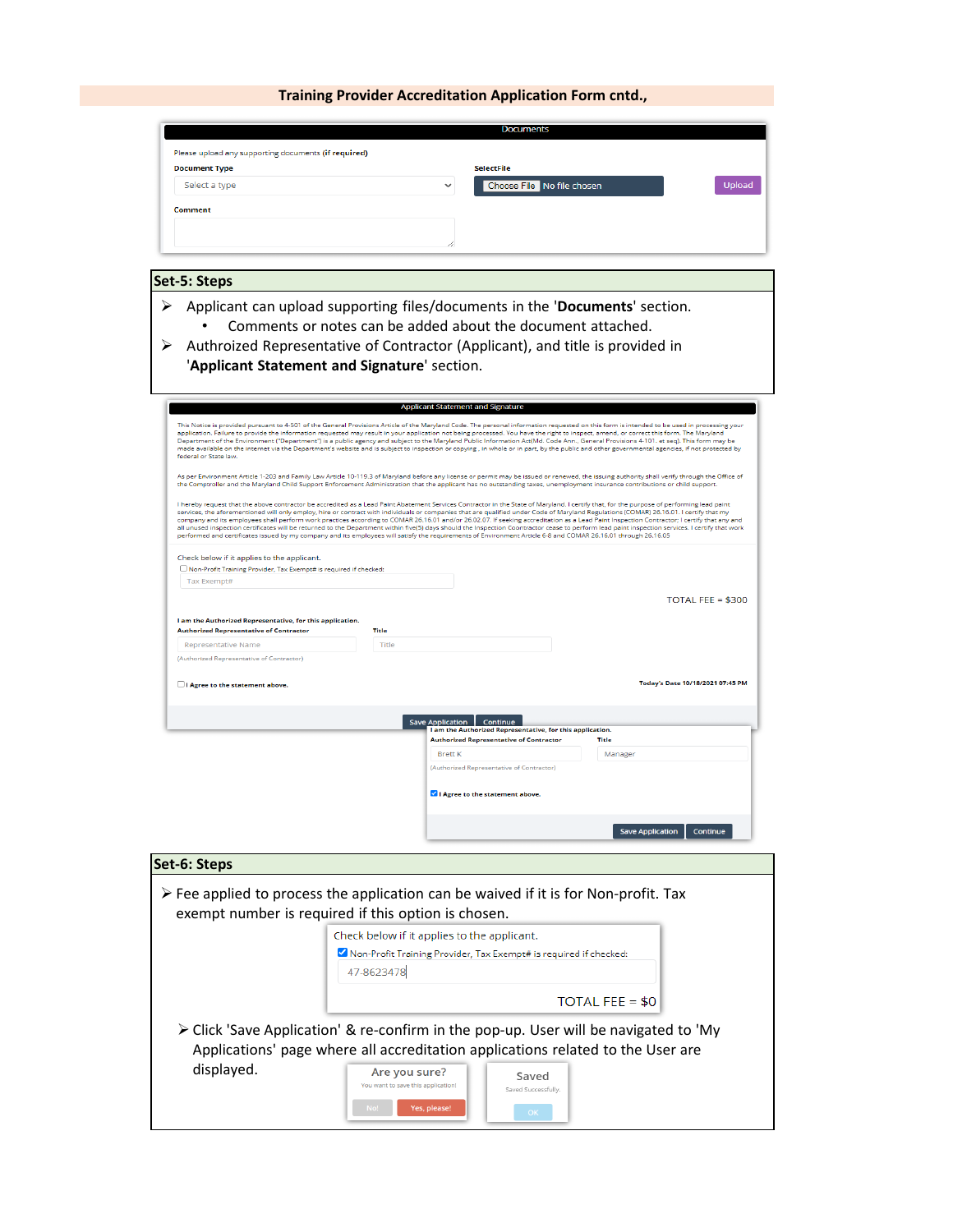### **Set-7: Steps**

- $\triangleright$  Upon saving the application, user will land on 'My Applications' page where all accreditation applications submitted by the user will be listed.
	- Each application will have its own status.
	- Applicated that are not submitted will be in 'Draft' status with icon  $\Box$  to update or review before completing payment to submit the application.
	- Submitted applications can be viewed by clicking on the icon
- $\triangleright$  Applicant can view the status updates and messages from MDE by clicking on the green icon.

| Search:                                                |                               |                                            |                                                                                                                           |                    |                       |               |                                |           |  |
|--------------------------------------------------------|-------------------------------|--------------------------------------------|---------------------------------------------------------------------------------------------------------------------------|--------------------|-----------------------|---------------|--------------------------------|-----------|--|
| Jî.<br><b>Accreditation</b><br><b>Application Type</b> | <b>Accreditation Category</b> | J.T.<br><b>Employer/Contractor</b><br>Name | <b>It</b><br><b>Fee Waiver</b><br>Claimed                                                                                 | <b>Waiver Type</b> | 1î<br>Created<br>Date | <b>Status</b> | $\pm$<br><b>Status</b><br>Date | View/Edit |  |
| <b>Contractor Accreditations</b>                       | <b>Training Provider(TP)</b>  | TPrvdr2 B TProvider2Lnm                    | No.                                                                                                                       |                    | 01/25/2021            | Draft         | 01/25/2021                     | $\alpha$  |  |
|                                                        |                               |                                            | If the user who submitted the application is an authorized<br>user, then only the accreditation application meant for the |                    |                       |               |                                |           |  |

# **Note:** Click 'Select' button in 'MY APPLICATIONS' tile from the dashboard to view the application status or messages from MDE while processing.

| <b>MY APPLICATIONS</b>                                                                         |
|------------------------------------------------------------------------------------------------|
| Applications which are currently being processed by<br>Maryland Department of the Environment. |
|                                                                                                |
| <b>Click here</b><br>Select                                                                    |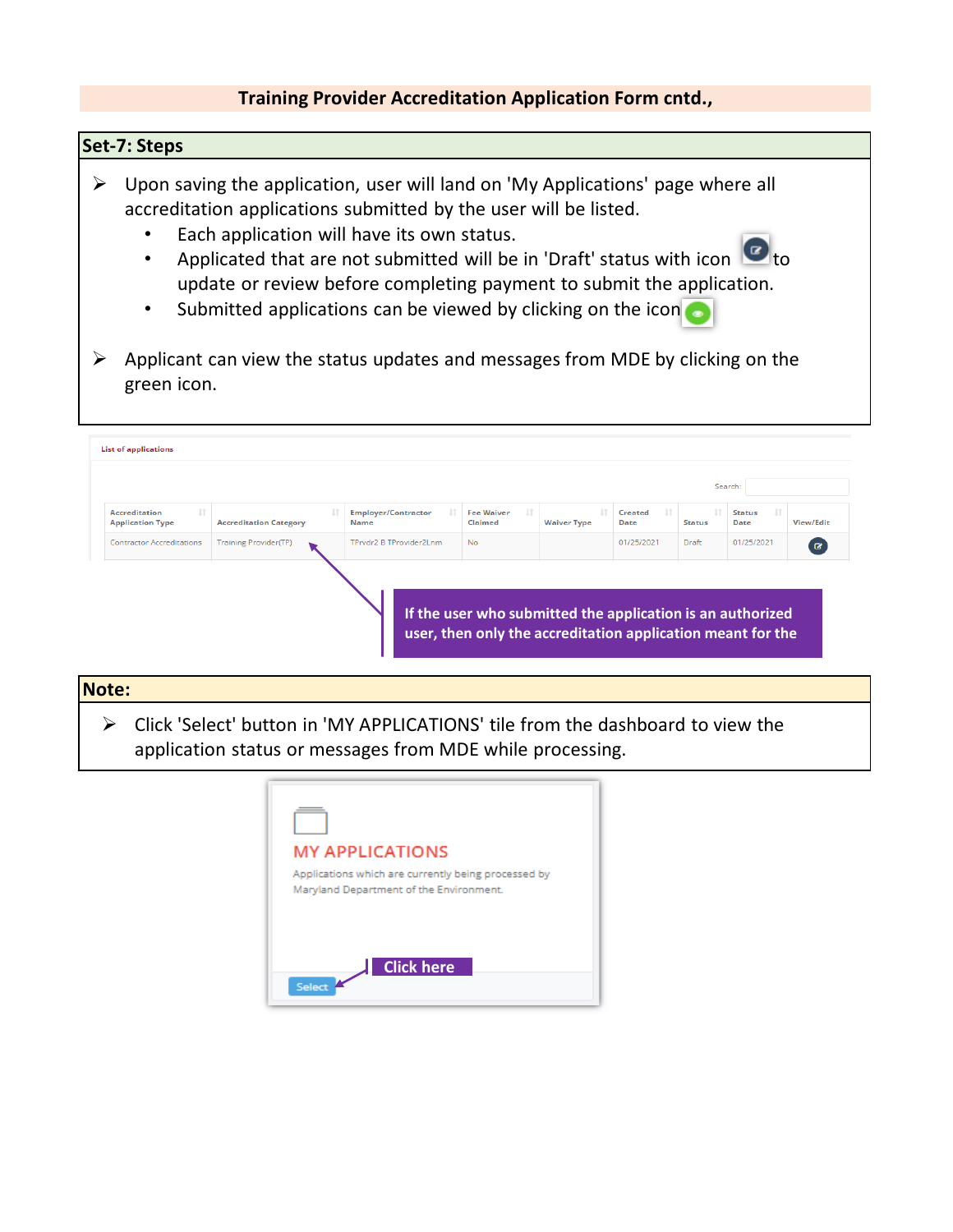| Set-8: Steps                                                                                                                                                                                                                                                                                                                                       |                                                                                                                                                                                                                                                                                                                                                                                               |                                                                                        |
|----------------------------------------------------------------------------------------------------------------------------------------------------------------------------------------------------------------------------------------------------------------------------------------------------------------------------------------------------|-----------------------------------------------------------------------------------------------------------------------------------------------------------------------------------------------------------------------------------------------------------------------------------------------------------------------------------------------------------------------------------------------|----------------------------------------------------------------------------------------|
| ➤<br>Click on 'Continue' to review the application.<br>⋗                                                                                                                                                                                                                                                                                           | Click on $\bullet$ to update or view the application information.                                                                                                                                                                                                                                                                                                                             |                                                                                        |
| ⋗<br>application will throw following validation error -                                                                                                                                                                                                                                                                                           | Application will throw validation errors if any required field is missing to continue.<br>E.g., if User forgot to check the agreement and clicked to continue, then the                                                                                                                                                                                                                       | <b>Validation!</b><br>Your acknowledgement is required<br>OK                           |
| $\triangleright$ Click 'Continue' once all the mandatory fields are populated. Re-confirm from the<br>pop-up to continue.<br>Application review page is displayed.<br>or back button to update information.<br>Click 'Continue to Payment'.<br>payment by clicking 'Submit'<br>Payment information is displayed.                                   | Are you sure?<br>You want to continue this application!<br>Yes, please!<br>In this mode, applicant cannot edit any information. User needs to click 'Edit'<br><b>Continue to Payment</b><br>Edit<br>If the total fee is \$0.00, then the user can submit the application without any<br>Edit<br>Submit<br>Click 'Pay Now' to process payment. Select payment method & click 'Make a           |                                                                                        |
|                                                                                                                                                                                                                                                                                                                                                    |                                                                                                                                                                                                                                                                                                                                                                                               |                                                                                        |
| Lead Rental Certification and Accreditation<br>Maryland Department of Environment<br>Lead Rental Certification and Accreditation Payments                                                                                                                                                                                                          | <b>Application Details:</b><br><b>Applicant Full Name</b><br><b>Accreditation Category</b><br>Fee / Amount(\$)                                                                                                                                                                                                                                                                                | <b>Brett Klipz</b><br><b>Inspector Technician</b><br>125.00<br>Pay Now<br>Cancel       |
| <b>Select Payment Method</b>                                                                                                                                                                                                                                                                                                                       |                                                                                                                                                                                                                                                                                                                                                                                               |                                                                                        |
| Please Choose the Method of Payment<br>Pay by Credit or Debit Card<br>pay by Personal Check<br>Pay by Corporate Check<br>Make a Payment<br>Maryland Department of Environment<br>1800 Washington Boulevard, Baltimore, MD                                                                                                                          | Maryland Department of Environment<br>$\sim$<br>Lead Rental Certification and Accreditation Payments<br>÷<br>Payment Information<br>Cardholder's Name* O<br>Exit<br><b>Test Card</b><br>Card Number* O<br>4111111111111111<br><b>BOSC VIR RESIDENCE</b> VISA<br><b>Expiration Date* @</b><br>02<br>2023<br>Address Line 1* 0<br>Address Line 2 0<br>512 Henne Dr<br>Country* O<br>ZIP Code* 0 | <b>Bill/Invoice Information</b><br>Amount O<br>$S = 125.00$<br>Fi Bill/Invoice Details |
| Lead Rental Certification and Accreditation<br>Maryland.gov<br>Maryland Department of Environment<br>Lead Rental Certification and Accreditation Payments<br><b>Payment Confirmation</b><br>Payment Information<br><b>Cardholder's Name:</b><br><b>Test Card</b><br>Card Type:<br><b>VISA</b><br>$\cdots$ $\cdots$ $\cdots$<br><b>Card Number:</b> | <b>Bill/Invoice Information</b><br><b>Amount:</b><br>\$125.00                                                                                                                                                                                                                                                                                                                                 | Change Payment Method<br>Exit                                                          |